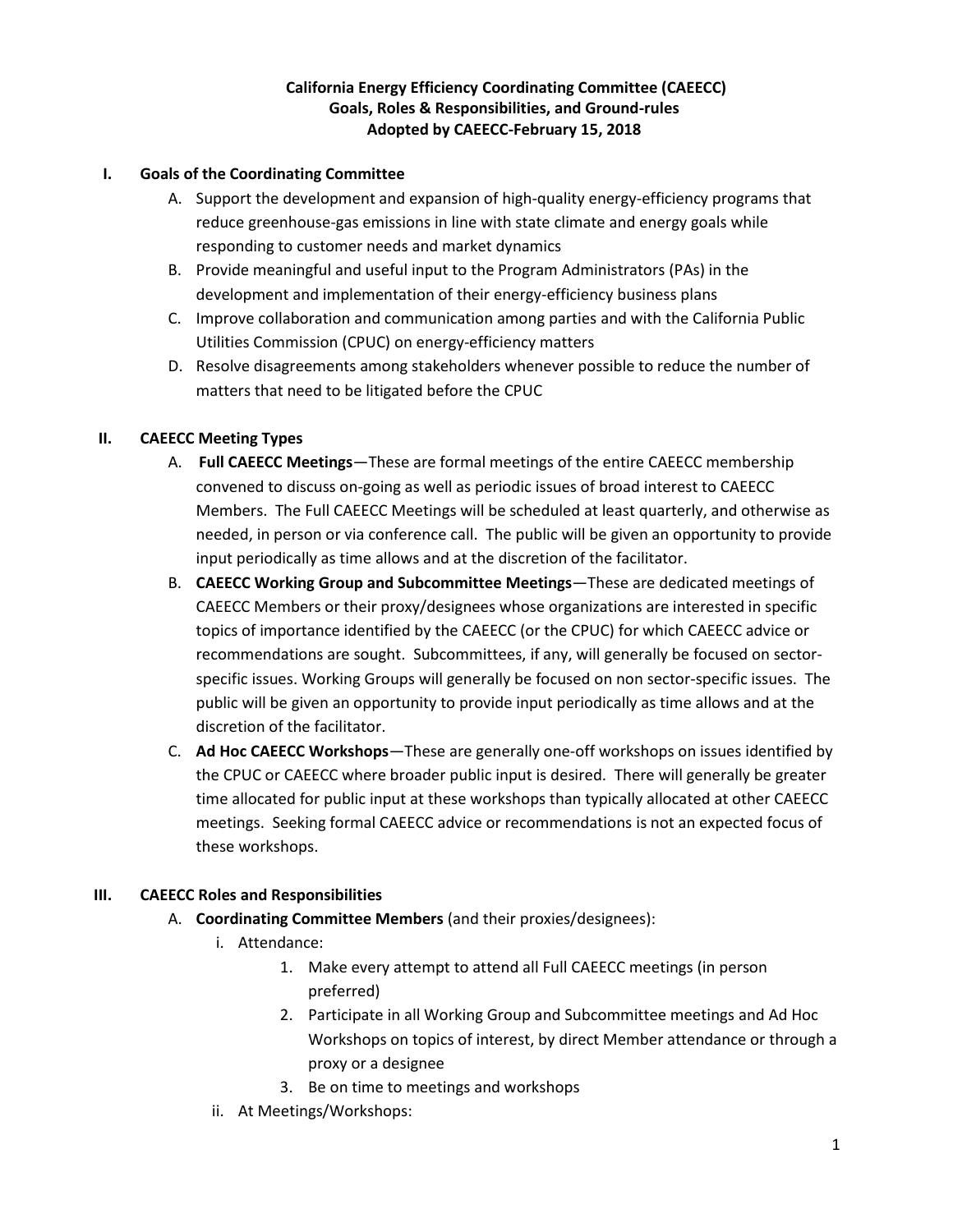- 1. Come prepared to discuss agenda items (by reviewing all documents disseminated prior to the meeting, conferring with your organization and other colleagues, etc.)
- 2. Be forthright and communicative about the interests and preferences of your organization and actively seek agreement if CAEECC recommendations/advice are being sought
- 3. Be clear so that everyone understands your interests and proposals
- 4. Be concise so that everyone who wants to provide input has an opportunity to do so
- 5. Minimize electronic distractions during meetings
- iii. Between Meetings:
	- 1. Keep your organizations informed of developments in the CAEECC process
	- 2. Confer with other Members during meeting breaks and in between meetings, as needed
	- 3. Notify the Facilitator Team prior to the meeting (by telephone or e-mail) if you or your proxy cannot attend a Full CAEECC meeting
	- 4. Be responsible for actively tracking Facilitator Team and Co-Chair communications as well as relevant proceedings and policies
	- 5. Provide input, feedback, and written material when requested by the Facilitation Team or Co-Chairs in a timely manner
	- 6. Any presenter (Member or their proxy or designee) should have their presentation ready for posting at least five business days prior to the meeting; and presenters should work with the Facilitator Team prior to the posting deadline to help ensure that materials are clear, concise, and on topic
	- 7. Discuss pertinent matters with the Facilitator Team and Co-Chairs when and if the need arises
- iv. Note: New/Existing Members Selection Process TBD (to be developed by Facilitator Team and Co-Chairs, for discussion/finalization at next quarterly meeting).

# B. **Facilitator Team**

- i. Overall Goal: Help design and facilitate a productive and fair CAEECC process
- ii. Before Meetings:
	- 1. Set appropriate meeting agendas based on CAEECC workplan and discussions at prior meetings, in consultation with Co-Chairs, and through soliciting additional input from CAEECC Members
	- 2. Ensure that agenda items (and discussions) are align with CAEECC goals
	- 3. Work with any and all presenters to help ensure that all meeting materials are available for posting in a timely manner (at least 5 business days prior to meetings), and help ensure that materials are clear, concise, and on topic
	- 4. Ensure compliance with the CPUC's CAEECC Conflict of Interest policy both in setting agendas, and that no conflict of interest discussions take place at CAEECC
- iii. During Meetings:
	- 1. Ensure that discussions at meetings stay focused on the agenda topics (and on time), and are conducted in an efficient and effective manner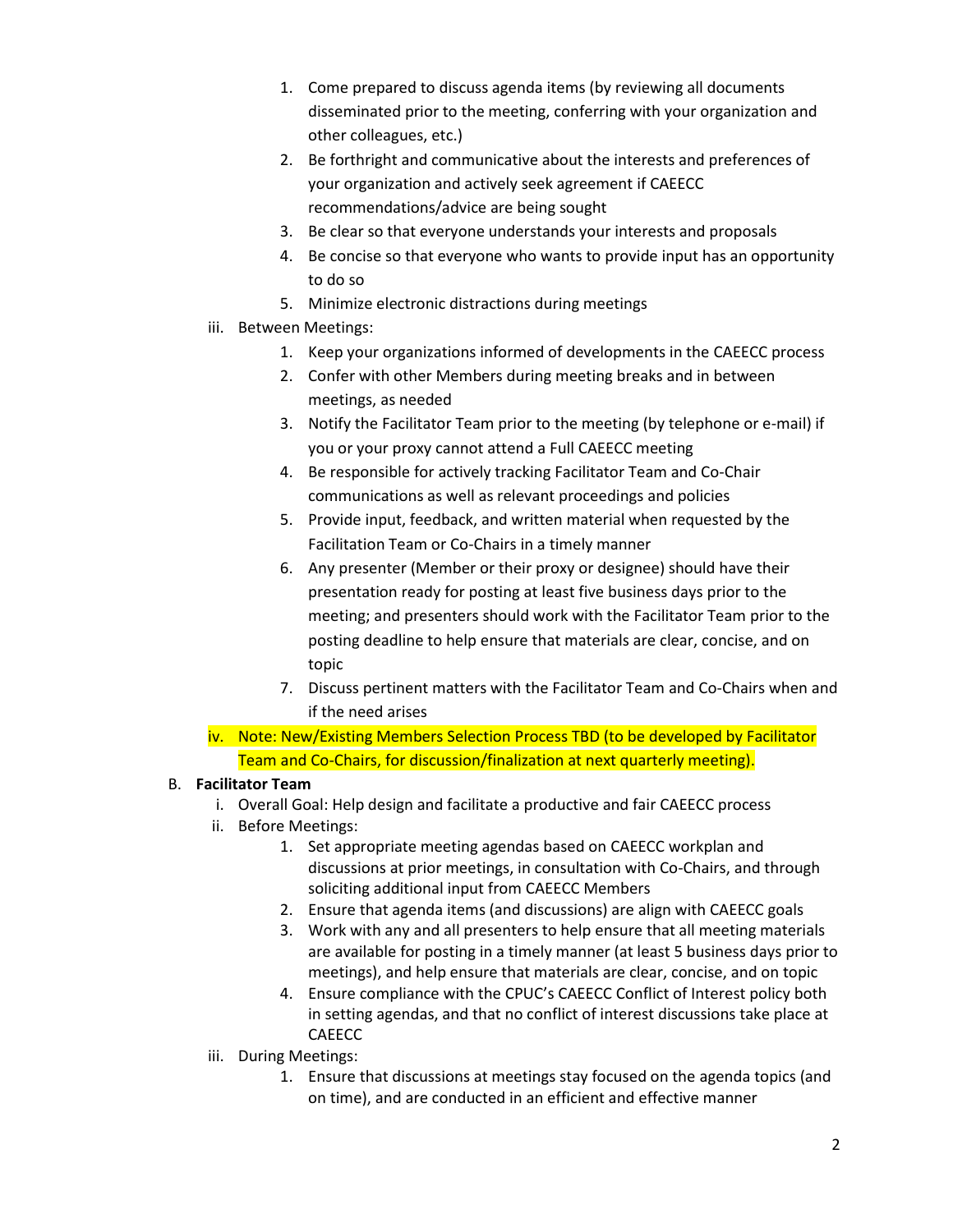- 2. Help foster a constructive forum where diverse points of view are voiced and examined in a professional and balanced way
- 3. Facilitate all meetings impartially and in a non-partisan manner, (i.e., not favoring any representative, alternate, or organization over another)
- 4. Ensure that individual Members (whether representing an IOU or non-IOU organization) do not dominate the discussion;<sup>1</sup>
- iv. After Meetings:
	- 1. Prepare meeting summaries that are sufficiently detailed (capturing agreements, disagreements, important discussions, and clear next steps)
	- 2. Post all pre/post meeting materials to the common website/calendar (at least 5 business days before/no more than 5 business days after meeting)
- v. On-Going and Periodically:
	- 1. Work with Co-Chairs and Members to develop an annual workplan (topics, timing, etc.) for Full CAEECC Meetings; Working Group and Subcommittee Meetings; and Ad Hoc Workshops
	- 2. Work with Co-Chairs, Members, and CPUC staff outside the regularly scheduled meeting as requested and/or as needed
	- 3. Check in with CAEECC Members periodically to make sure the CAEECC process is as effective as possible

### C. *Coordinating Committee Co-Chairs*

- i. Work with the Facilitator Team (and CAEECC Members) between and during meetings to help:
	- 1. Develop and propose meeting agendas
	- 2. Identify and plan for additional Working Groups and Subcommittees and Ad Hoc Workshops, as needed
	- 3. Identify suitable locations/hosts for each meeting and workshop (alternating between Northern and Southern California at a minimum for the quarterly Full CAEECC meetings)
	- 4. Coordinate and help seek input from their respective cohorts (e.g., PA or non-PA Members)
	- 5. Develop an annual CAEECC workplan to be filed by a PA as a Tier 1 Advice Letter in January of each year<sup>2</sup>
- ii. Review and approve monthly invoices from the Facilitator Team
- iii. Note: Co-Chairs will be approved annually by the Members. If a Co-Chair does not complete his or her term (either voluntarily or as a result of removal by the Members for cause), the Members will need to select a replacement consistent with the groundrules below and the replacement will serve for the duration of the annual term.

D. CPUC—TBD (after discussions w/CPUC)

 $\overline{\phantom{a}}$ 

 $1$  D.15-10-028, p.75

<sup>2</sup> D.15-10-028, p.74